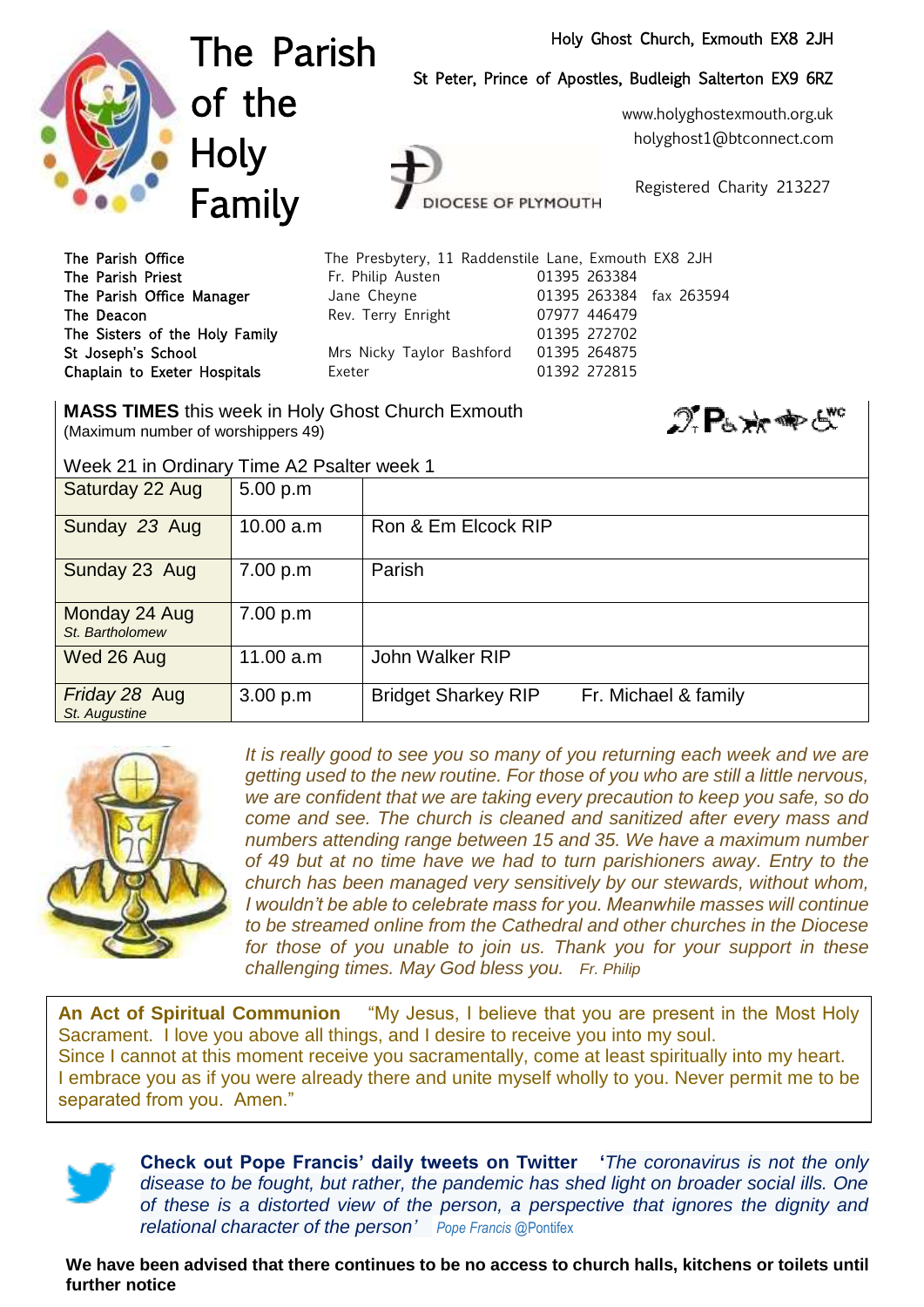

Last weekend many of us gathered for a 'Virtual Saturday' get together with our parish family & friends and paused at the same time in spirit throughout the weekend.

We enjoyed delicious enjoy coffee at 10.30 am – the best afternoon tea at 3.00 pm, raised our glasses at 7.00 pm and some even joined a zoom cocktail party!

Crazy – yes we know….. however your generosity raised much needed funds for the parish and there is still more cash promised. The 'cash prize draw' has been drawn by Fr. Philip and the lucky winner of £50.00 was Geraldine & Cyril.



We hope you had a lovely time

Thank you so much for your support!!

**Exmouth Larder** – there are baskets in the Cloister of Holy Ghost for you to leave your food donations when you come to mass. Thank you to Hugh & Eve for delivering your offerings to the Food Bank.

*We know that many parishioners are do not have access to email or to the website so please share the information in this bulletin with them if you can. Thank you*